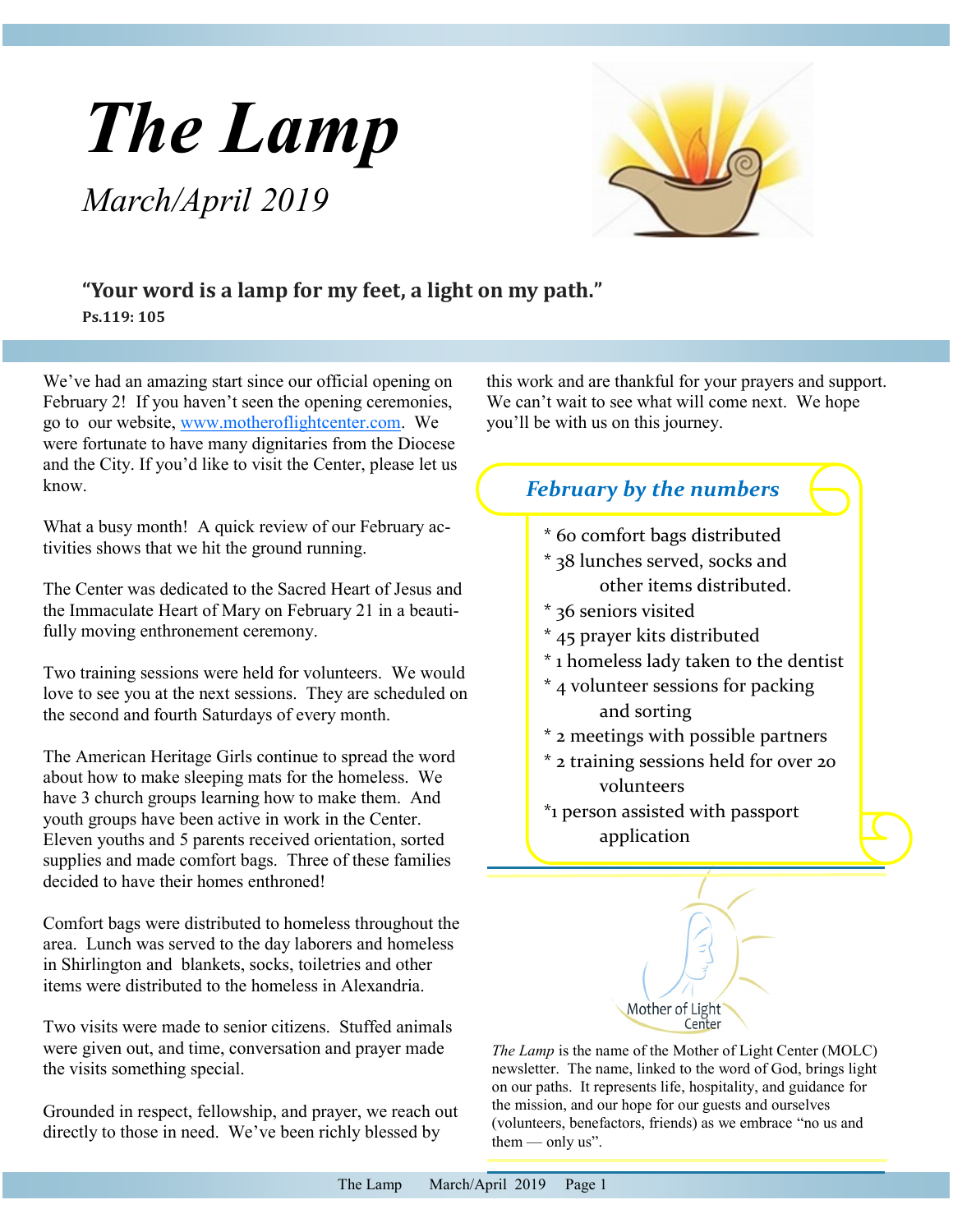#### <span id="page-1-0"></span>*Recommended Reading*

This book is meant for teens and adults of all educational levels who aspire to spiritual growth. It's also a great aid for parents and grandparents who need help in teaching children and young people how to grow in God. There are many Catholics who are not familiar with having a plan of life that includes these basic elements. Many Catholics would like to grow spiritually, but don't know where to start and would welcome this practical approach. Father Landry provides accessible, and helpful ways for developing a plan for living our faith and growing in holiness. At a time when so many voices are competing for our attention, and some are calling us in the wrong direction, this book guides us through the steps of strengthening our spiritual life and our participation in the life of the Church.

Reverend Father Matthew Zuberbueler Spiritual Director, Mother of Light Center Pastor, St. Anthony Catholic Church



[https://smile.amazon.com/Plan](#page-1-0)-Life-Roger-J-[Landry/dp/0819860433](#page-1-0)

#### *Help Needed*

As our ministry grows, so do our needs!

We need **volunteers to help us in our outreach activities.** In addition to distributing food and other necessities to the area's homeless and poor, we need **volunteers that can help with individual cases—men and women that need specific help.**  This would entail working with another volunteer in handling the needs through the Center.

**Professional Assistance** is also needed. Are you a dentist or doctor who can do limited pro bono work? An attorney that will be able to provide direction in processing paperwork for social security, immigration, or other needs? A social worker to provide direction and ideas as we navigate through the various government services? **And, for the Center itself, we are in need of a CPA** to review the work of our treasurer to make sure we are using the best practices possible.

Please consider donating your time and talents to our Center and those we serve. We promise to be mindful of your time! Contact us at [motherof](#page-1-0)[lightcenter@gmail.com.](#page-1-0)

#### *Items we need for spring/summer bags:*

Laundry detergent (travel and regular sizes). Paper Towels

T-shirts (L, XL, XXL and XXXL men's) Men's underwear (pants) Small bottles of water Hand wipes Socks—summer weight Potato chips (snack size) Bus cards—any locale

What is in our prayer kits? A blessed rosary, a pamphlet showing how to pray the rosary, a holy card, the Mother of Light card with her prayer on the back, and a message of hope and love.

What is in our comfort bags? Water, snack food, little candies, and seasonal items, like socks and wipes in the summer, and gloves and chapstick in the winter.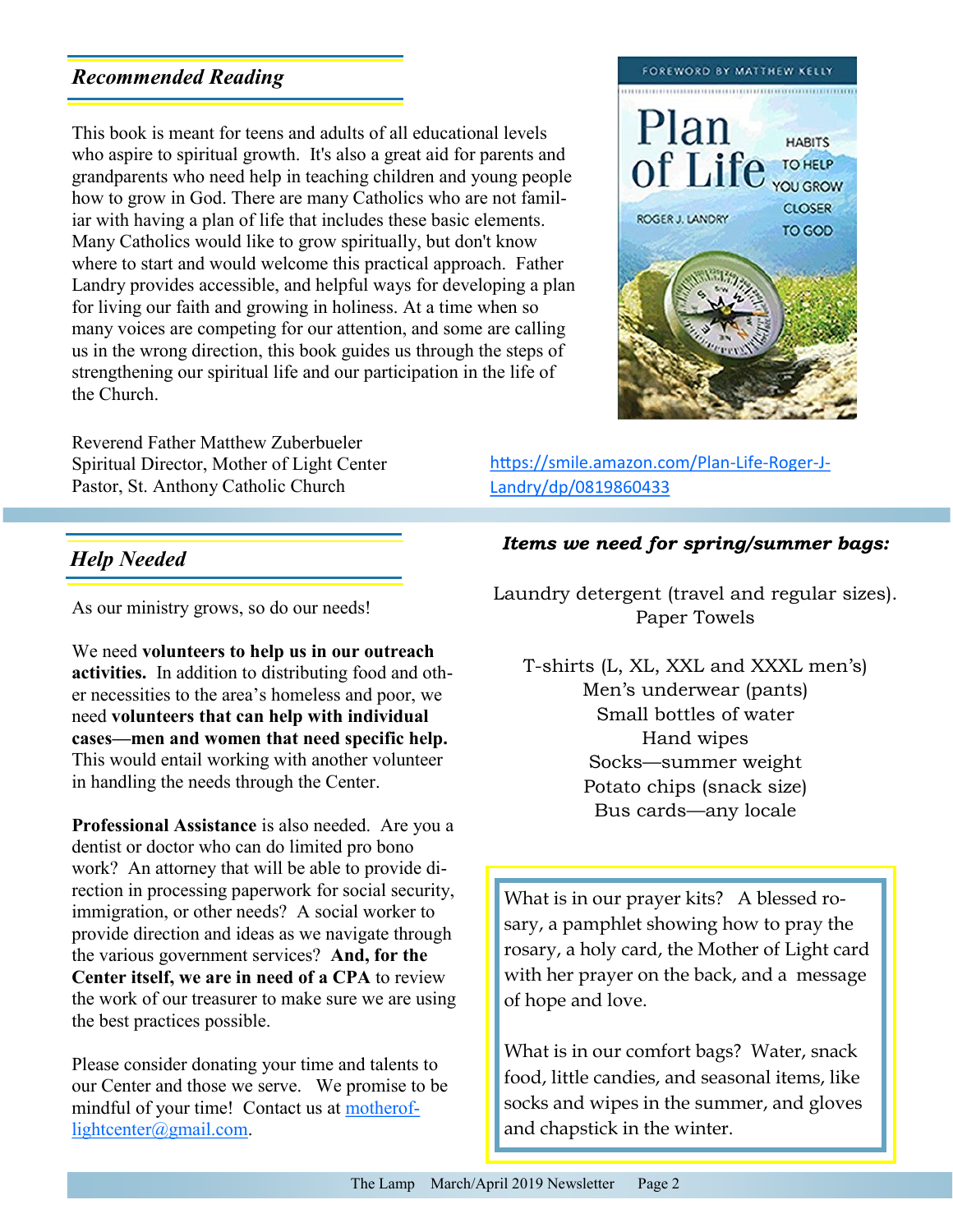St. Elizabeth was born in Hungary on July 7, 1207 to the Hungarian King Andrew II and Gertrude of Merania. As soon as her life began, she had royal responsibilities pressed upon her. While Elizabeth was very young, her father arranged for her to be married to Ludwig IV of Thuringia, a German nobleman. Because of this, she was sent away at the age of four for education at the court of the Landgrave of Thuringia.

She was just six-years old when her mother was murdered by political rivals. From this point on, Elizabeth's perspective on life and death dramatically changed and she sought peace with prayer.

Happiness returned to her young life in 1221 when she was formally married to Ludwig, whom she deeply loved. The couple had three children, two of whom became members of nobility and the third entered the religious life, becoming abbess of a German convent.

Elizabeth lived a life full of prayer and service to the poor. Ludwig, now one of the rulers of Thuringia, supported all of Elizabeth's religious endeavors even though she was a part of the royal court. She began to lead an austerely simple life, practiced penance, and devoted herself to works of charity. She used her royal position to advance her mission for charity.

Her greatest known miracle occurred when she was still alive, the miracle of roses. During one of her many trips delivering bread to the poor in secret, Ludwig met her and asked her questions to erase everyone's suspicions that she was stealing treasures from the castle. He asked her to reveal the contents under her cloak, and when she did, white and red roses had replaced the bread.

Another living miracle involved a leper lying in the bed she shared with her husband. Her mother-in-law discovered Elizabeth had placed a leper in the bed, and enraged, she informed Ludwig. Annoyed with the situation, Ludwig removed the bedclothes and instantly the "Almighty God opened the eyes of his soul, and instead of a leper he saw the figure of Christ crucified stretched upon the bed."

In 1223, Franciscan friars arrived in Thuringia and taught 16-year-old Elizabeth all about Francis of Assisi's ideals. She then decided to live her life mirroring

**St. Elizabeth of Hungary** his. She wore simple clothing and set aside time every day to take bread to hundreds of poor people in her land. Ludwig and Elizabeth were politically powerful, yet lived with a remarkable generosity toward the poor.

> In 1226, when disease and floods struck Thuringia, Elizabeth took to caring for the victims. She gave clothing and goods to the afflicted people. She had a hospital built and provided for almost a thousand poor people daily.

Her life was full of love and faith. However, tragedy struck when Ludwig passed away from illness in 1227. Upon hearing the news, she said, "It is to me as if the whole world died today." Elizabeth vowed to never remarry and to live a life similar to a nun, including making a vow of celibacy, despite pressure from relatives to remarry.

In 1228, Elizabeth joined the Third Order of St. Francis. She founded a hospital in honor of St. Francis, where she personally ministered to the sick and provided support to the poor.

Elizabeth's life was consumed deeply by her devotion to God and her charitable labor. She passed away at the age

of 24, on November 17, 1231. After her death, miraculous healings occurred at her graveside near her hospital. Pope Gregory IX canonized her on May 27, 1235.

St. Elizabeth's feast day is celebrated on November 17. She is the patron saint of bakers, beggars, brides, charities, death of children, homeless people, hospitals, Sisters of Mercy, and widows.

St. Elizabeth has been praised by Pope Benedict XVI as a "model for those in authority."